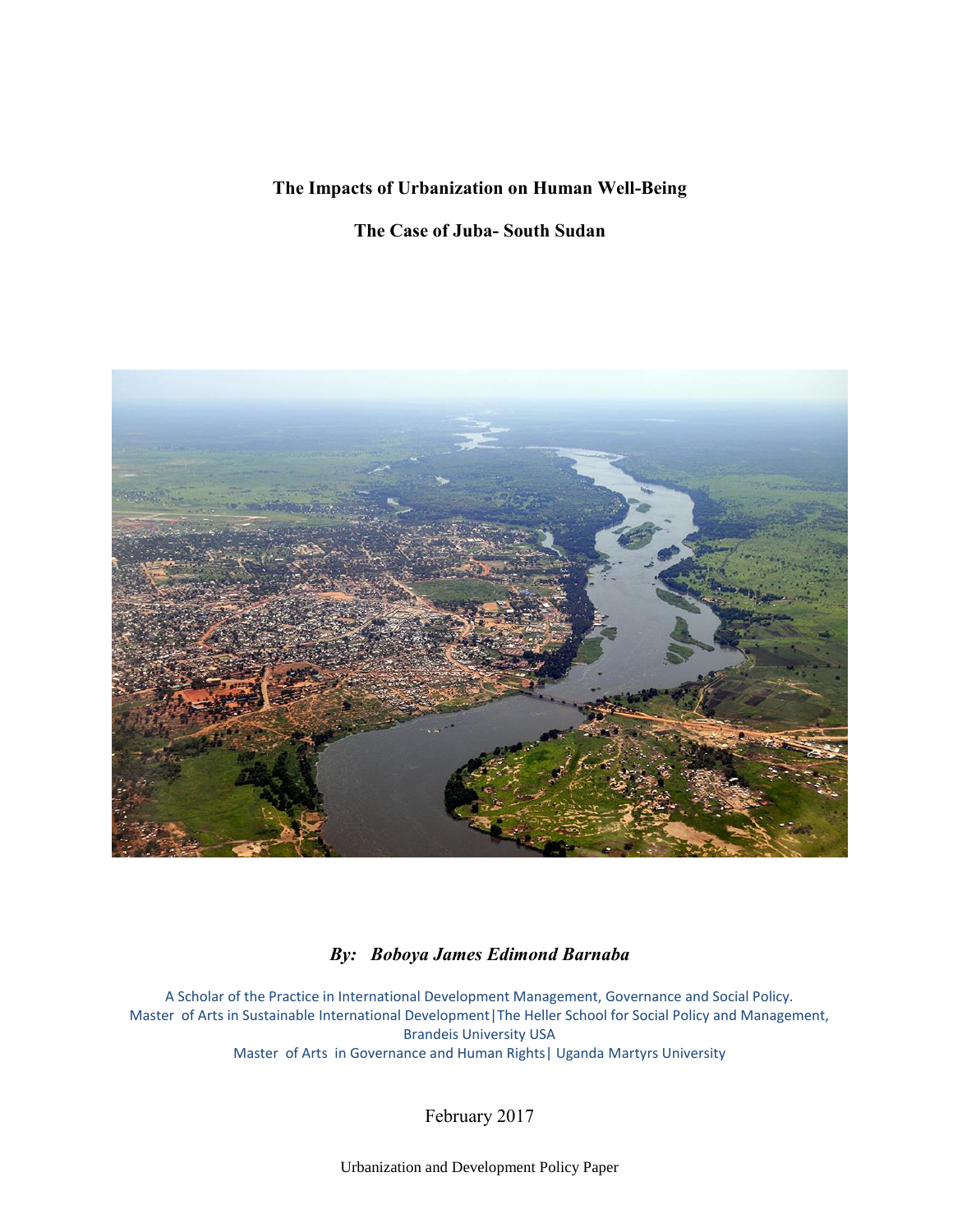#### **Introduction**

The process of urbanization worldwide is characterized by increase in the proportion of people living in towns and cities as a result of people moving from rural areas to urban areas. Urbanization is also widely accepted as a process with several consequences, such as economic, social and environmental and it usually emerges in developing countries such as South Sudan (Dociu and Anca, 2012). Also considerable expansion of urban areas is due to population migration to concentrated centers such as the one witnessed in Juba (Fernando and Silva, 2012). An overall goal of urbanization is that, urban populations typically benefit from improved forms of education, improved medical care, the availability and distribution of information, and the greater supply of life- sustaining goods, such as shelter and food (Orum, 2004). As the case of Juba in South Sudan suggest, conflict induced displacement has resulted in a distinct form of urbanization and has led to significant strains on infrastructure and services in the receiving urban areas.

The process of urbanization has been experienced throughout the world. Large assemblies of people have existed across the world given the examples from ancient China to ancient Rome and Greece respectively (Orum, 2004). In South Sudan urbanization presents significant opportunities but also challenges. Beneficially, as the case may be townships and capitals are the loci of central, national and international development. Administratively in South Sudan urban spaces remain the midpoints of government institutions (Ellen and Irina, 2011). The absolute numbers of urban poor are significant and likely to increase in line with urbanization trends. As the number of urban population continues to grow, so will the numbers of urban poor. This challenge is in line with World Bank indicators that urban poor are becoming significant with about one in four urban residents living below the poverty line (World Bank, 2011).

Juba as a centre is the capital and main city of the republic of South Sudan. It came to be a real urban area in 2005. The pace of urbanization in South Sudan and Juba in particular comes with some real risk factors. Juba is facing problems such as congested living environments in informal or slum areas, health risks, unemployment, food insecurity insecure land tenure, low access to facilities, connected with pollution and contamination from dusty roads and poor hygiene and clean water scarcity, small arms proliferation and high levels of criminality and dislocation (Ellen and Irina, 2011). The process of urbanization in Juba has not been documented in regards to its impact on health, education, water and sanitation, and livelihoods. The purpose of this paper is to critically discuss the impacts of urbanization on human well-being in Juba- South Sudan. The paper will suggest how the negative impacts of urbanization in Juba could be minimized or reversed to enhance sustainable development.

### **Discussion**

Urbanization widens the inequality gap even further. The patterns produced by urbanization as an overall concept internationally produces numerous groups at middle-income class (not sure what you mean by numerous groups at middle income class) and that have some consequence on livelihood and general wellbeing. The concept may change the urban social structure and consuming pattern of a city or town, urbanization also may lead to changes in housing policies. These patterns produced by the concept of urbanization are becoming typical in Juba South Sudan. As is reflected in South Sudan, natural population increases account for the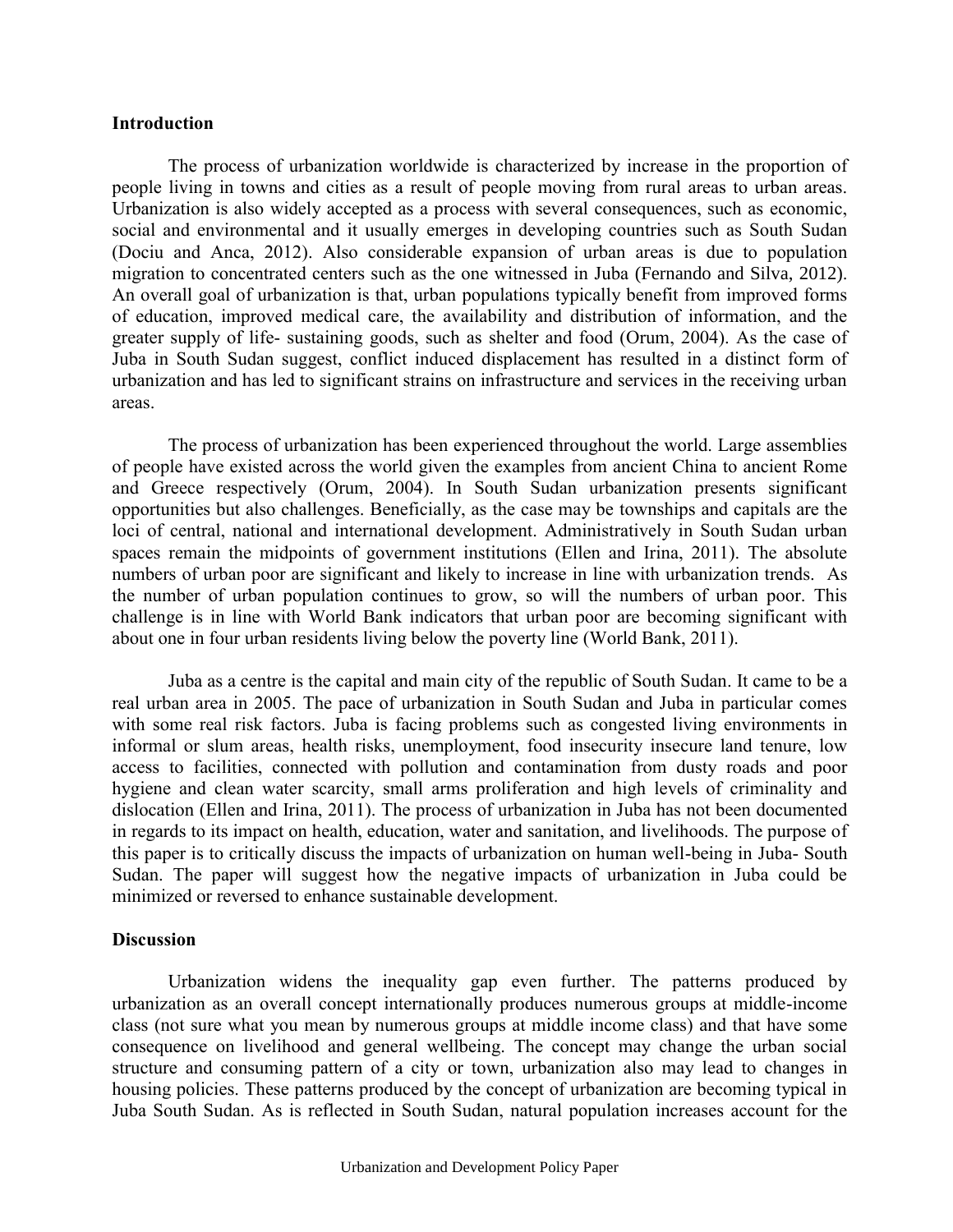lion share of urban population growth. Urbanization in Juba first begun when it became the administrative capital of the then government of Southern Sudanin1956. During that time Juba had a populace of 10,600. In the first civil war that occurred from 1955 to 1972 the population of Juba increased to approximately 56,737, this made Juba the largest urban settlement in the South Sudan (Mills, 1985). When relative peace was felt shortly after the civil war the Juba population expanded to 83,787 inhabitants by 1983 the population grew by 47% (USAID, 2005). It was projected at the period that around 80% of such growth was due to migration to the urban area (Mills, 1985). Rapid enlargement was evident by the uncontrolled progression of non-permanent housing and settlements. Juba has continued to grow significantly since the signing of the Comprehensive Peace Agreement and after South Sudan gained its independence in July 2011. Some recent estimates put the population in Juba to between 500,000 to 800,000 people.

Juba in the past was regarded as an agrarian livelihood; some of this is subsistence farming and pastoralism. Agriculture comprised by far the greatest basis of livelihoods beforehand the rapid progression of the urbanization. During the South Sudan war, most poorer residents of Juba were engaged in agriculture on the peripheries of the town to complement their livelihoods and safeguard simple subsistence but this is now shifting: as neighboring zones of Juba as a city are swallowed up by new upcoming settlements, agriculture space has is now unavailable, the issue of land grabbing is now the order of the day in most parts of Juba. insecurity in some semi urban zones has significantly increased compared to the war period. Majority settlers in Juba are unskilled or semi-skilled they work in the informal sector. Mostly as casual laborers or in little trading which increase poverty. As World bank put it poverty is viewed as predominantly rural. So this view made government not to respond to addressing such social wellbeing problem (World Bank, 2002). As explained by Ellen and Irina (2011) provision of service and infrastructure in Juba are failing to hold pace with the growing urban center; current structures are facing pressure and some are even deteriorating. Growing evidence indicates that authorities are found to be reluctant to expand public services including infrastructure. It was revealed that, by doing so might encourage many people to come into Juba from various parts of the country. Also employment chances within government structures in Juba as a city are increasingly challenging to find. Few opportunities on employment have been created by the few businesses in Juba, there are efforts by some private companies increase employment as a way to contribute peoples wellbeing (Peace Dividend, 2010).

Many displaced people who had sought refuge in the Juba town center during the war claim that they have been evicted and forced to the overcrowded, unserved settlements on the outskirts of town, where they struggle to survive and rely on casual labor. It has been reported that in 2009, around 30,000 people faced demolitions, displacement and destruction of their livelihoods due to a badly implemented government effort to improve services, infrastructure and security in the town center. Vacated land has since been occupied by those who could afford (World Bank, 2011). The government actions have been interpreted to have contributed to poverty and also violation of human rights specially the right to property.

Urbanization of Juba has impacted the health system which in many years has been experienced to be better. Some facilities on health are overcrowded and the numbers of patient has doubled or tripled since the country independence. notwithstanding government determinations and efforts to rehabilitate local level health units (Ellen and Mosel, 2011) Based on the author previous observation, the situation in respect to human resources, especially midwifery and nursing, is worse than before the country become independent. As the numbers of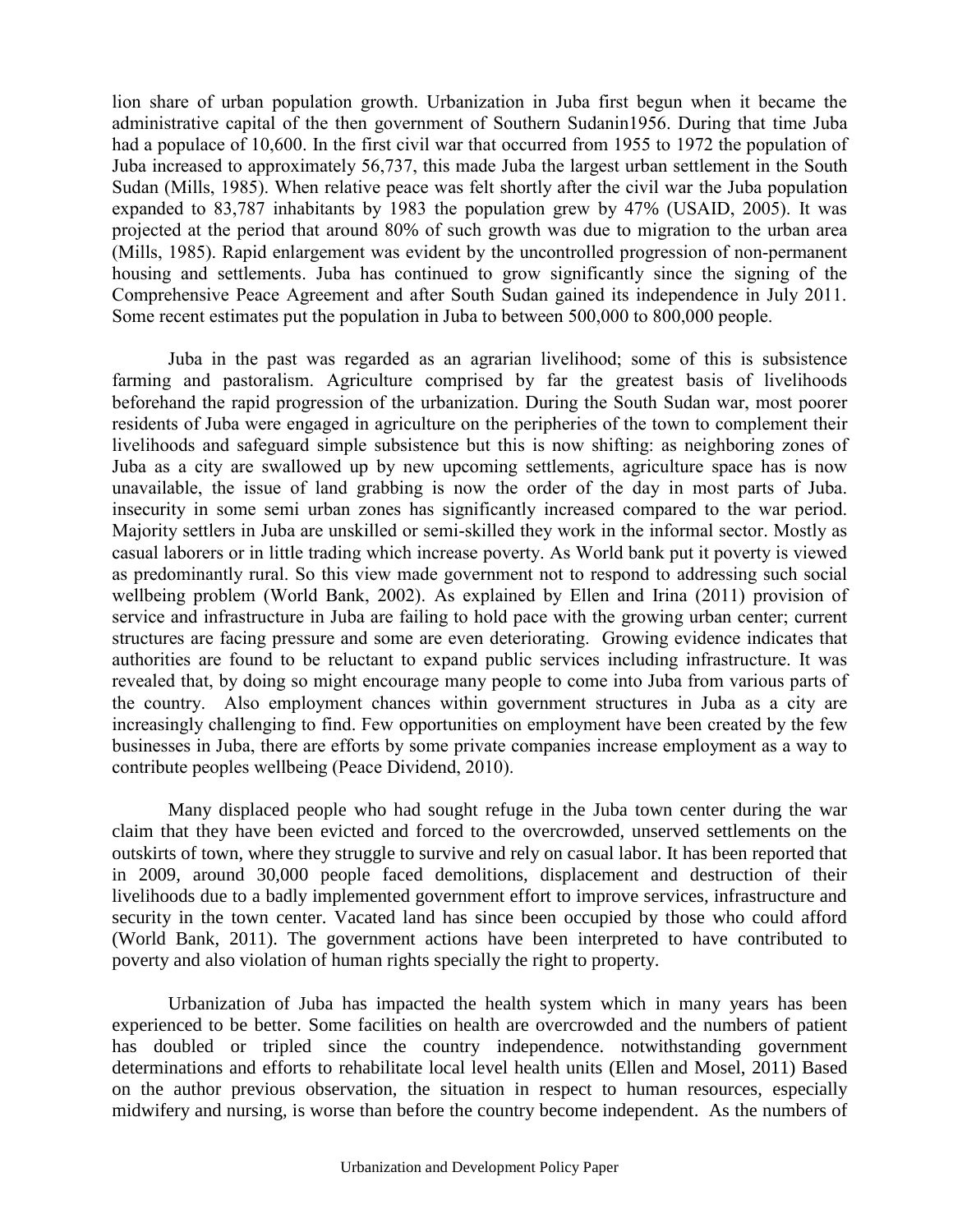patient increases, personnel servicing in the health center are being cut due to fast population increase. The government is still trying to adjust to the forces of urbanization as it is new conception. Education is equally impacted, as noticed increasingly education service is becoming a problem. schools can not cop up with a growing number of students. With low government capacity it could not robustly handle the education system. Some local communities tried to move on with their own initiative but due to poor land governance system the communities could not proceed. Poor governance, land administration system and planning made most parts of Juba not demarcated. Despite all these some communities in Juba continued to provide education to their children in non-demarcated line (World Bank, 2011).

In Juba some un-demarcated spaces have lacked services for many years. Development agencies and the government could not invest in social services that might later be destroyed in non demarcated areas. Also delayed planning hindered the service delivery. The flow of public services relies on roads being opened in Juba. The lack of roads in un-demarcated areas made them very problematic to access, particularly in the rainy period. Location also determines how access to services can made, the capability to pay for transport to and from town center. The poor people number in Juba has increased significantly over this time. Also the urban poor needs are largely not met. most research undertaken, suggests that those who cannot afford to own land are particularly vulnerable (Deng, D. 2010). Rapid urbanization has real effects on the forest and the general ecosystem around Juba. Since 2006 the surrounding of Juba has been deforested (UNEP, 2007).

It is important to mention that access to clean water in some suburbs of Juba is particularly difficult. Residents regularly rallied on rainwater some of this water bring sicknesses. Due to lack of storage facilities for this water residences have poor systems of storing the water as such the water becomes easily infected. The existing boreholes throughout Juba appear to provide hope for many but piped water is strongly desired (Ellen and Mosel, 2011).

### **Conclusion and Recommendation**

Fast population concentration confronts Juba, which directly impacted peoples wellbeing. There urbanization process comes with important prospects in terms of the real growth and development of South Sudan in totality but sustainable development policies are needed to support the rapid urbanization. it should also be mention that, the urban poor face very high levels of vulnerability with regard to livelihoods, services and infrastructure, exposure to environmental hazards and protection threats.

As discussed above, policy-making in the various levels of officials and government agencies with responsibility for Juba appeared to have not kept pace with the urban expansion, and international development engagement. This is particularly true due to many and wideranging difficulties of urbanization. So the government of South Sudan and Juba needs to carry out Some Strength, Weakness, Opportunities and Treats, (SWOT) of rapid urbanization and design strategy of properly planning accordingly.

It must be indicated that, sustainable urbanization in Juba South Sudan, therefore, requires all aspects of sustainability to be addressed, within the context of the opportunities and challenges as experienced to have posed massive scale of impact on resident's wellbeing.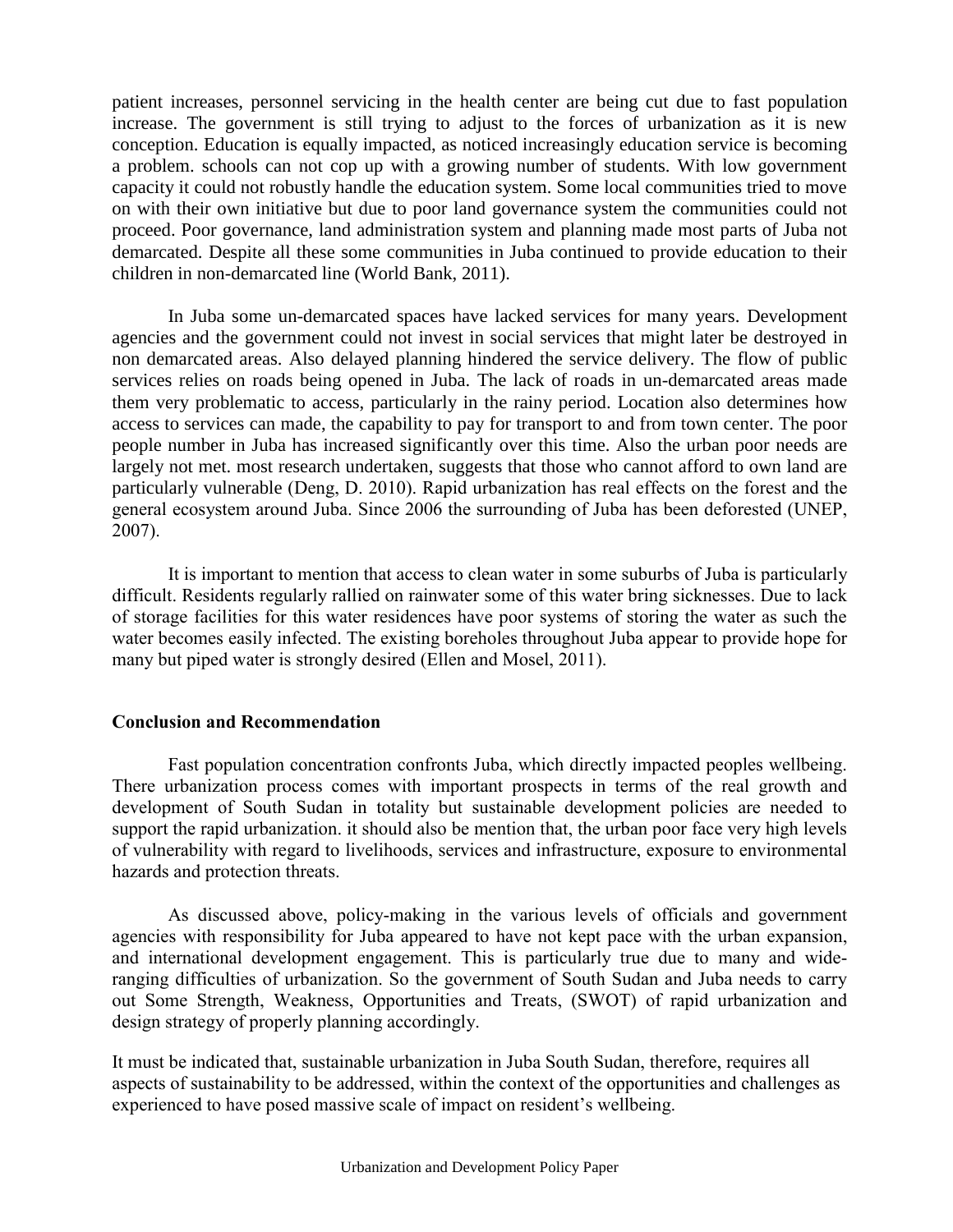#### **Recommendation**

All concerned stakeholders in Juba should put hands in developing an urban environment conducive to the efficient operation of enterprises of all sizes with resilience and adaptability in the face of growing competition in Juba and its surrounding areas this is important to addressing the human wellbeing question. One strategy stakeholders need to employ is by concentrating on essential infrastructure, appropriate regulation, and encouraging the development of economic linkages between urban and rural producers; Government should support this by putting in budget in place.

The government of South Sudan needs to work with the city council of Juba in developing the capabilities (education, skills, health) of the urban labour force, so that Juba residents, especially poor men and women and young people, can achieve secure livelihoods and economic enterprises can recruit suitable workforces; The success in this area will depend on allocation of adequate recourses both human and financial.

The Juba city council would need to improve the provision of basic utilities (sanitation, water, energy, waste management) to the general populations, especially the poor, by drawing on and learning from recent experiences of public sector reform and the engagement of nongovernmental actors, including households, communities, and small and large private operators; for this to become a reality the government need allocate adequate funding for it.

Recognizing the value of reserving areas of undeveloped land in peri-urban Juba and, where appropriate, in some of areas in Juba for agricultural, ecological and recreational purposes and strengthening development regulation and support systems to identify, safeguard and productively use such areas; This will support local people to help themselves and address some of their wellbeing concerns.

One policy recommendation can be that the government and relevant institutions should take priority in their responsibilities and roles with respect to city governance. Governance is key for addressing the human wellbeing issues arising from this paper.